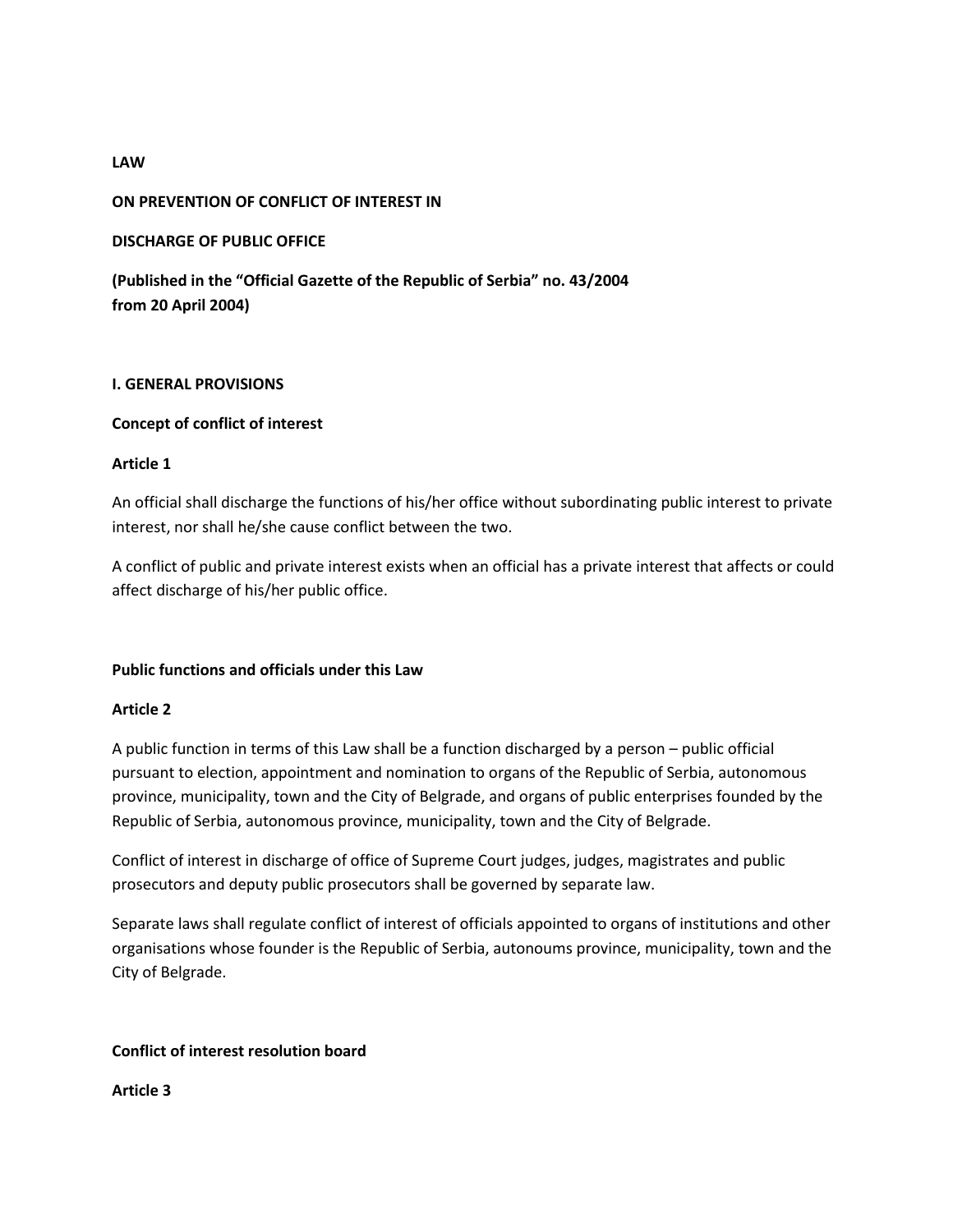A Republic Board for resolving conflict of interest (hereinafter "the Republic Board") is hereby established to implement this Law.

The Republic Board is an autonomous and independent body and funds for its work shall be provided in the Republic of Serbia budget.

### **II. STATUS OF OFFICIAL**

# **Basic rules for discharge of public office**

# **Article 4**

An official is obliged to observe regulations governing his/her rights and duties and to promote and maintain confidence of citizens in conscientious and responsible discharge of public office.

He/she may not be in any relationship of dependence with persons that could affect his/her mpartiality, nor may he/she use public office to acquire any benefit or privileges for himself or related person.

A related person in terms of this Law is a lawful or common-law spouse of a public official, his/her lineal blood relative, lateral relative by sanguinity up to second degree, adoptive parent or adoptee, in-law conclusive with first degree of relation, and any other legal entity or natural person who on other grounds and circumstances may bejustifiably considered related by interest to the official.

# **Holding other public office and other engagements**

### **Article 5**

An official may accept other public office only with approval of the organ appointing or nominating him/her to public office, if not in contravention of bans specified in this or other law.

An official may not hold advisory engagement with legal entities or natural persons. An exception are Members of Parliament, Deputies and Councillors.

An official may engage in scientific, educational and cultural ACTIVITIES and acquire income from copyright, patent and similar intellectual property rights.

# **ACTIVITIES prohibited to an official**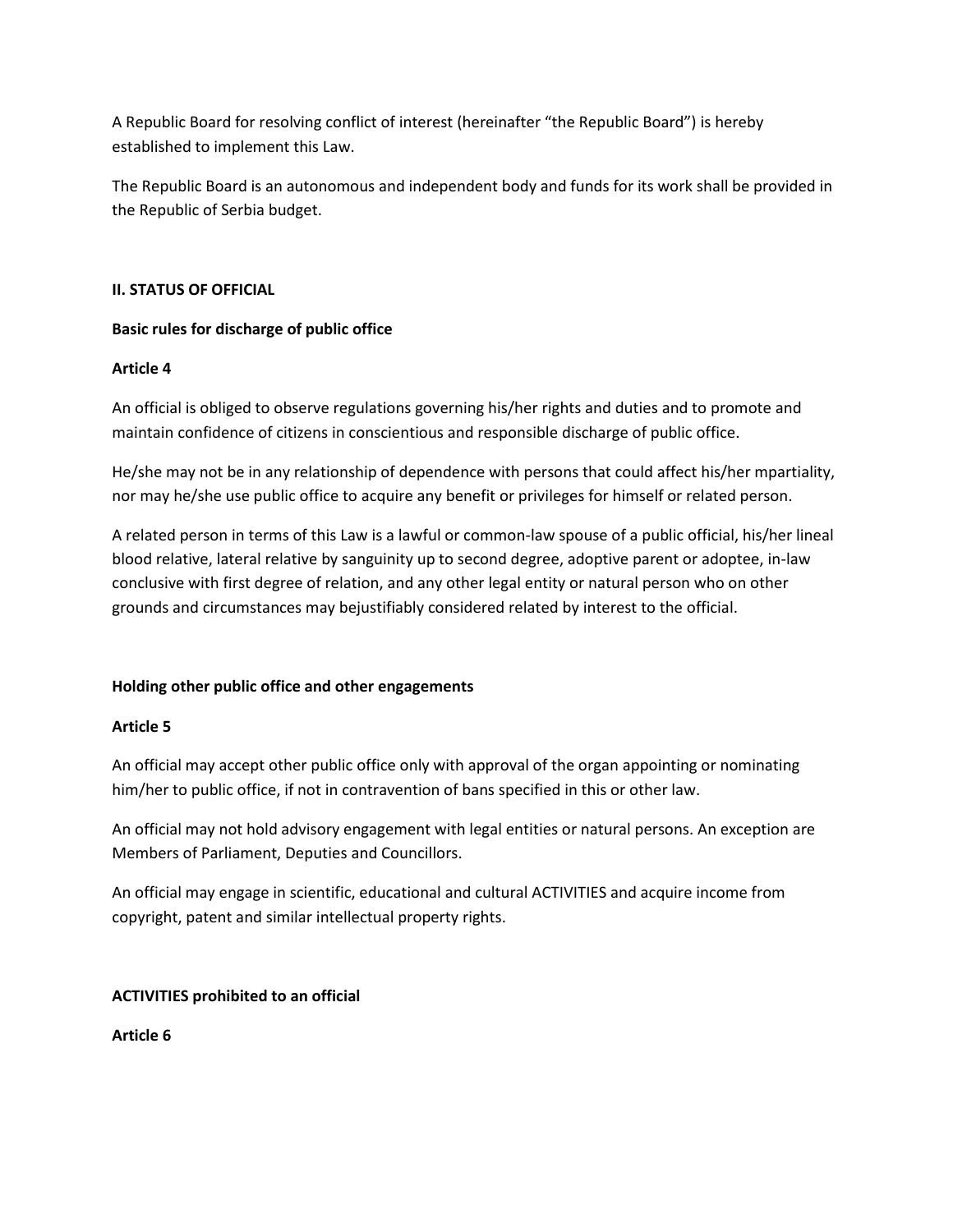An official may not use public office to acquire personal benefit or benefit for a related person, to acquire a right or privilege, conclude a legal transaction or otherwise benefit himself or related person by way of influencing decisions of the legislative, executive or judicial branch.

An official is also prohibited to:

- 1. acquire a new or realise an existing right for himself or related person if by doing so he/she violates the principle of equality of citizens before law,
- 2. abuse special powers granted to him/her by virtue of the functions of his/her public office,
- 3. receive, solicit or accept any value or service to vote on any item or to influence the decision of an organ, body or individual,
- 4. promise employment or other right in exchange for a gift, promise of a gift or other benefit or privilege,
- 5. influence assignment of tenders or public procurement,
- 6. accept compensation from a foreign state or international organisation, except travel costs and other costs relating to participation in international conferences in accordance with the decision of competent bodies,
- 7. use knowledge and information on the work or government bodies thatis not publicly available for personal benefit or the benefit of related persons.

# **Notification of conflict of interest**

### **Article 7**

If an organ or body is debating and taking decision on an issue where a public official or related person holds a personal interest, he/she is obliged to declare the existence of conflict of interest prior to taking part in the debate, and at latest before taking of decision.

The organ or body at whose session the notification of conflict of interest was made is obliged to enter such notification in the minutes.

This shall not prejudice the rules on disqualification of the official set out in the law governing general administrative procedure.

# **Managing rights in commercial entities**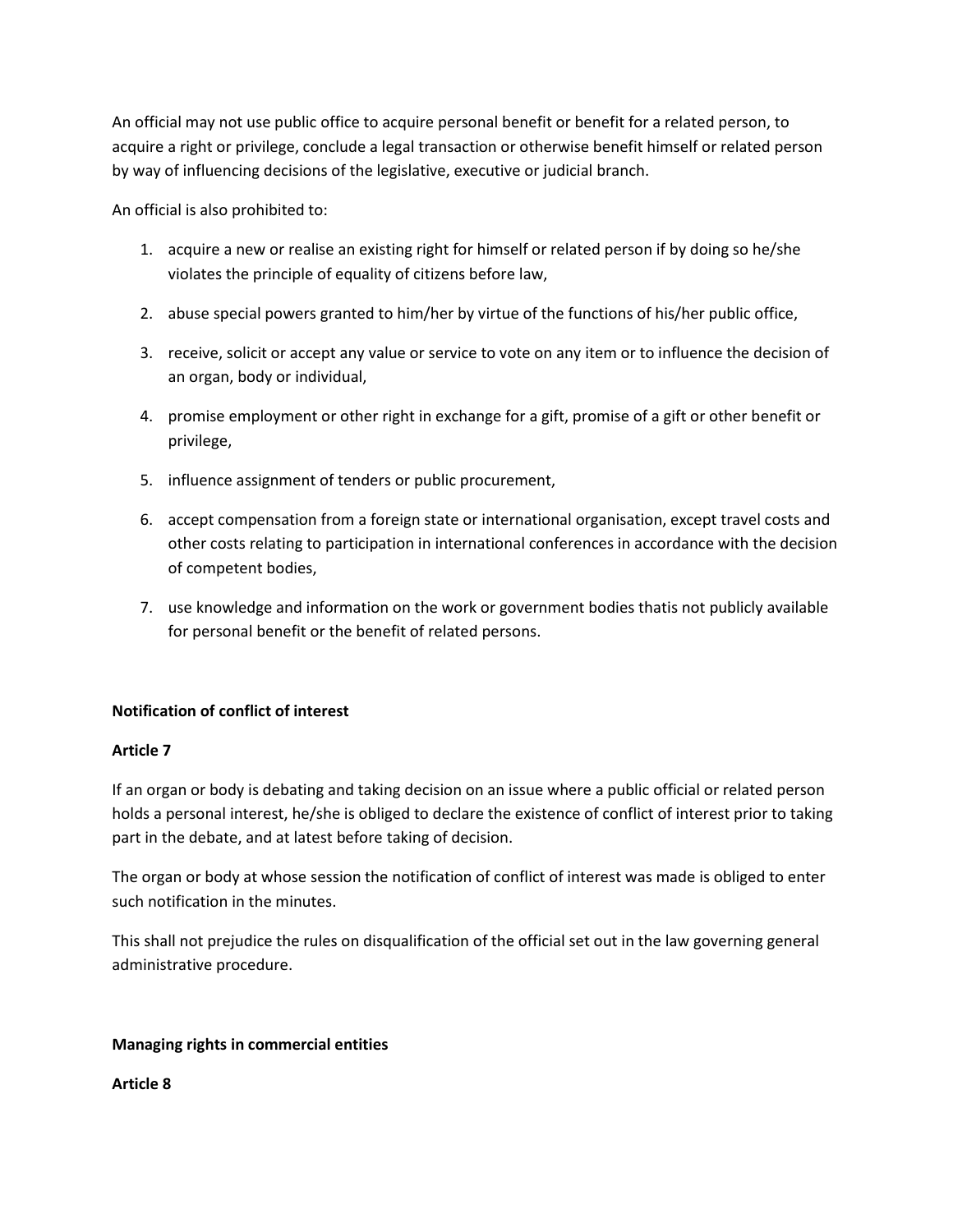An official is obliged to, within thirty days of election, appointment or nomination, transfer managing rights in a commercial entity to a legal entity or natural person, who shall not be a related person, to operate in their own name and on behalf of the official until the end of the term in office.

An official is obliged to within five days of the transfer of managing rights deliver to the relevant Board the data of the legal entity or natural person to whom the rights have been transferred with proof of the transfer. The legal entity or natural person to whom the official has transferred managing rights shall become a related person.

An official shall not issue any information, directive or order to the natural person or legal entity to whom managing rights in the commercial entity have beentransferred, nor in any way influence through such entity exercising of his/her rights and duties in the business entity, whereby the former shall not prejudice the right of the official to receive information on the state of the commercial entity.

### **Functions in commercial entities, public enterprises and public**

### **institutions**

# **Article 9**

An official may not be director, deputy or assistant director, member of the management or supervisory board of a public enterprise, institution or company or any other legal entity with state capital share, unless so provided by law or other separate act.

In all other business entities an official may not be a member of the management or supervisory board or a director, deputy or assistant director.

An official may be a member of a management or supervisory board of scientific, humanitarian, cultural or similar association, but shall not be entitled tocompensation or gifts except compensation of travel and other expenses.

# **Special provisions on Members of Parliament, Deputies and Councillors**

### **Article 10**

A Member of Parliament, Deputy and Councillor may be a director or deputy and assistant director or member of the management or supervisory board of at most one public enterprise, institution and company or other legal entity with majoritystate capital share.

In all other business entities a Member of Parliament, Deputy and Councillor may continue to exercise his/her management rights or remain as member of the management or supervisory board, director, deputy and assistant director, if this does not interfere with his/her discharge of public office and the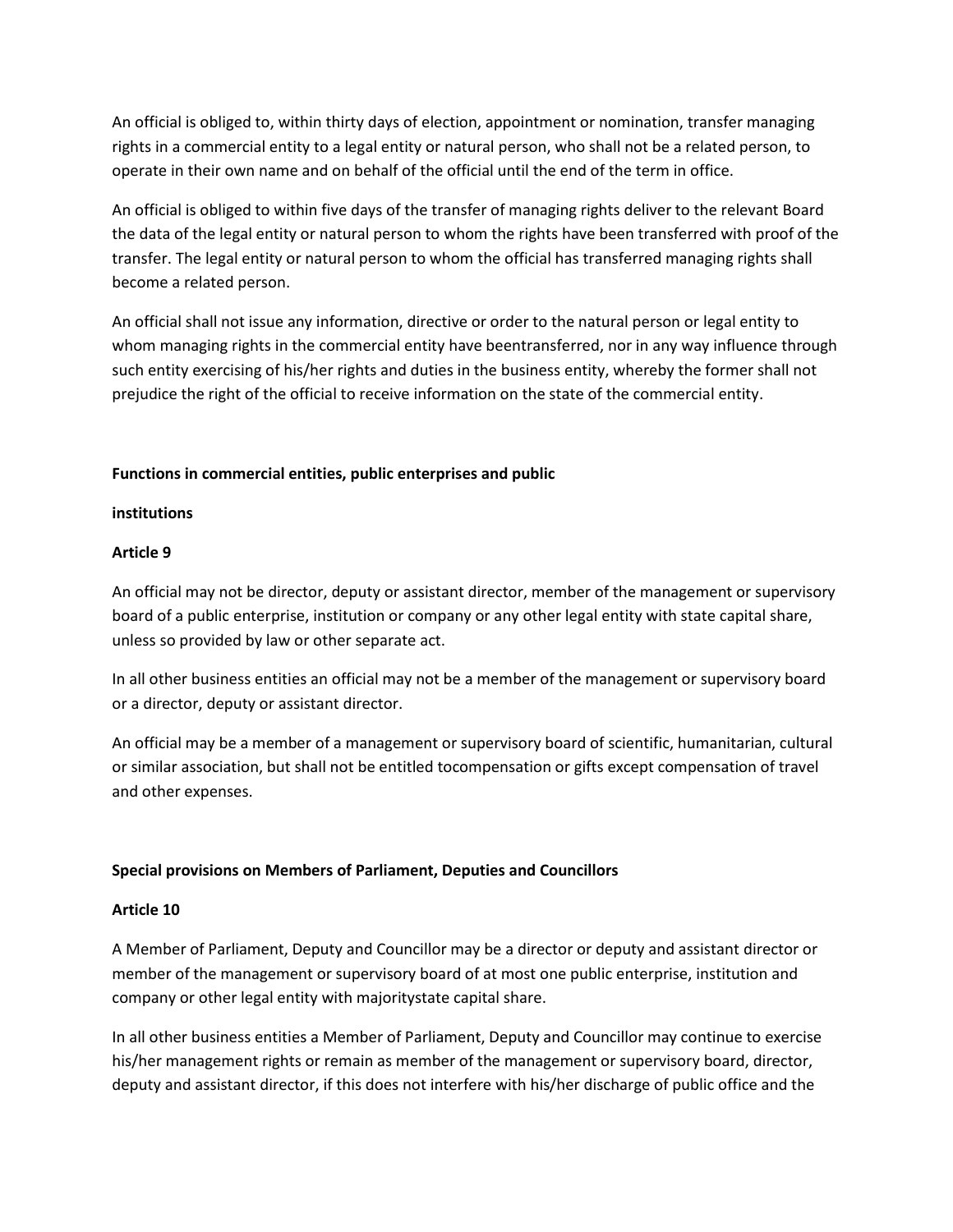nature of the activity of the business entity does not influence impartial and independent discharge of public duty.

# **Notification of attempts to influence the impartiality**

# **Article 11**

An official is required to notify without delay the appointing or nominating organ and the Republic Board of any pressure or improper influence he/she is subjected to in discharge of public office. If the official is elected to public office he/sheshall accordingly inform only the Republic Board.

If in doubt that any action or failure to act may lead to conflict of interest,the official is obliged to request the opinion of the Republic Board, but doing so shall not preclude the possibility to institute proceedings for determining whether violation of this Law exists.

# **III. PROPERTY DISCLOSURE**

# **Filing of disclosure report**

# **Article 12**

An official is obliged to submit to the Republic Board, within fifteen days of the day of election, appointment or nomination to public office, a report on his/her income and property and property of spouse and lineal relatives by consanguinity(hereinafter "disclosure report"), according to status as of the day of election, appointment or nomination.

Throughout the term in office the official is obliged to submit a disclosurereport to the Republic Board annually, by 31 January of the current year for the previous year, and within 15 days following the end of the term in office, according to the status as of the day of submitting the disclosure report.

The disclosure report shall be submitted over the following two years, on the day of expiry of one year after submitting of the previous report, according to state onthe day of submittance of the disclosure report.

An official shall report the property of related persons in accordance with information and knowledge in his/her possession, and the Republic Board may requestfrom a related person to directly submit information on his/her property, within the deadlines set out for the public official.

# **Content of the Disclosure Report**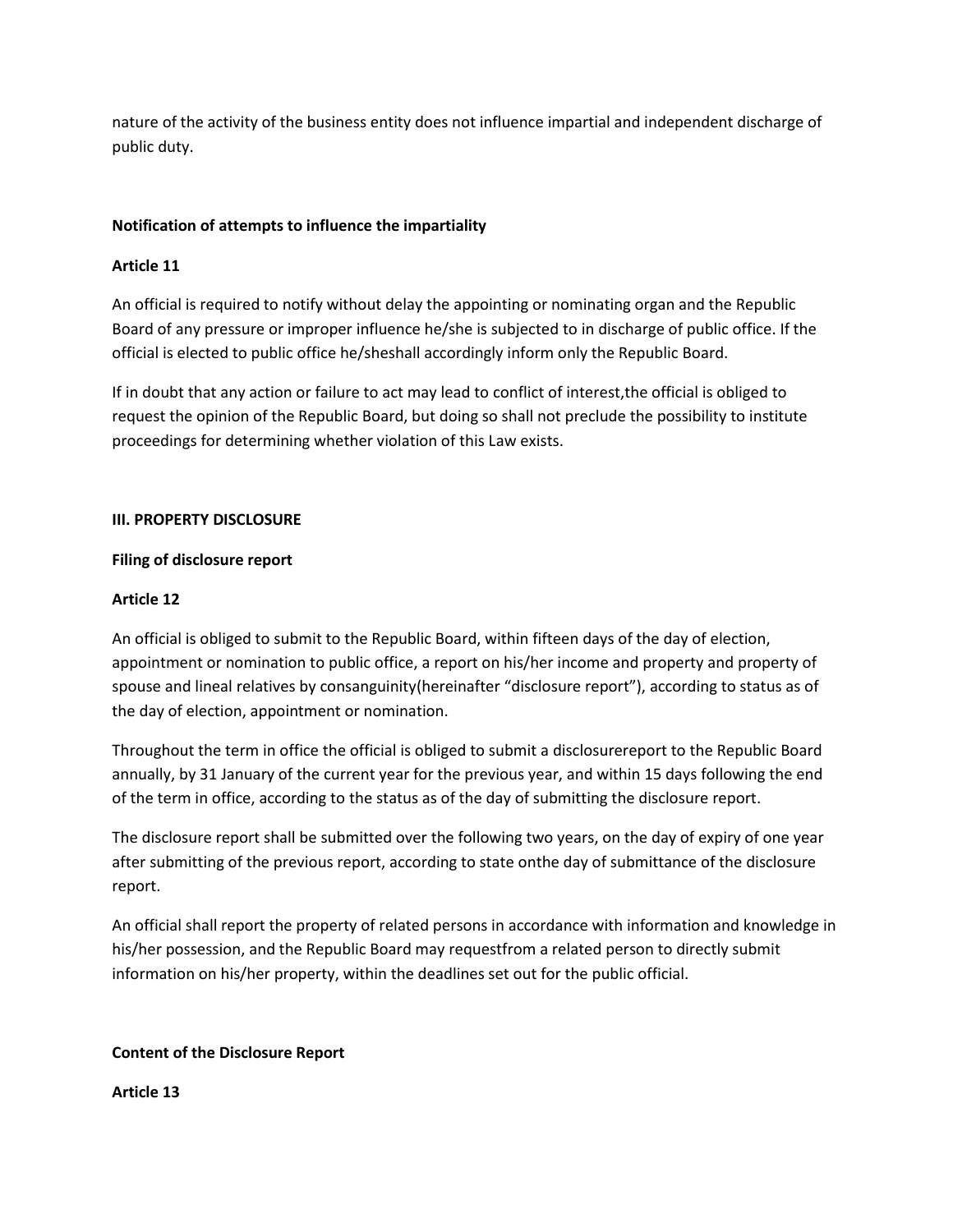The disclosure report shall contain information on:

- 1. ownership rights on real property and lease rights on real property exceeding one year, at home and abroad,
- 2. movables under mandatory registration with government authorities (motor vehicles, vessels, aircraft, weapons et al),
- 3. deposits in banks and other financial organisations, at home and abroad,
- 4. stocks and shares in legal entities,
- 5. cash and securities,
- 6. rights deriving from copyright, patent and similar intellectual property rights,
- 7. debts (principle, interest and repayment period) and claims,
- 8. source and amount of income from discharge of public office and engagements in scientific, educational and cultural institutions,
- 9. public official's membership in management and supervisory boards in public enterprises, institutions and companies or other legal entities with state capital share, and scientific and humanitarian associations,
- 10. all other information deemed relevant by the public official for application of this Law.

The disclosure report submitted by Members of Parliament, Deputies and Councillors shall also contain information on business entities where they have retained managing rights or where they are directors, deputy or assistant directors and members of management or supervisory boards.

The Republic Board shall set out the specific content of the disclosurereport and the relevant form.

### **Register of Property**

### **Article 14**

All data from the disclosure report is recorded in the Property Registermaintained by the Republic Board.

Information on property registered by a public official may be used only in proceedings for determination of whether a violation of this Law exists.

Information on the salary and other income received by a public officialfrom the budget is public.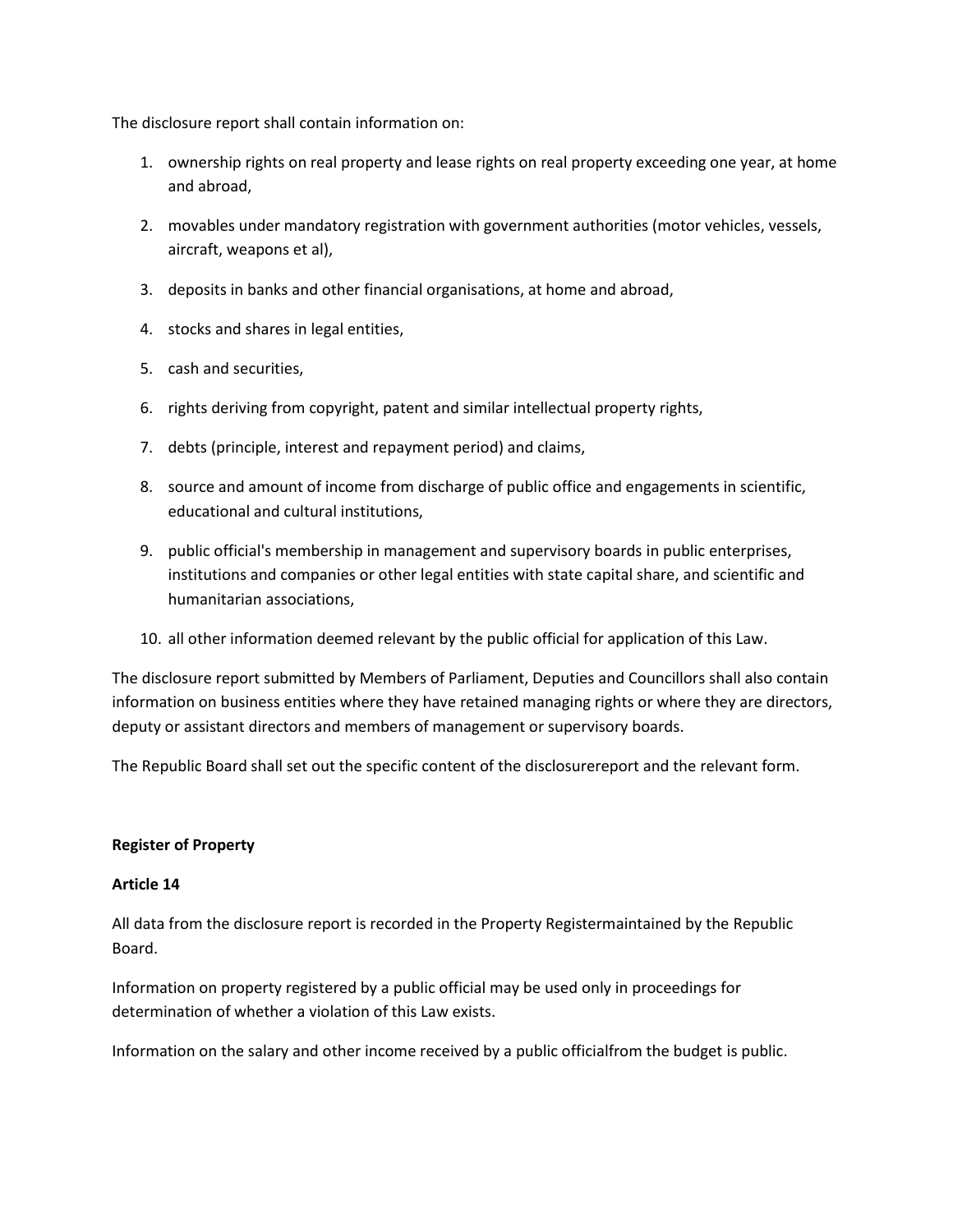An official is required to inform the Republic Board on any change inrespect of the information recorded in the Property Register, resulting in increase ofproperty exceeding 20 average salaries in the Republic of Serbia in the month when the change has occurred pursuant to latest published data of the Office of Statistics, within 15 days of occurring of such change.

The manner of keeping of the Property Register shall be established by the Republic Board.

# **IV. GIFTS RELATED TO DISCHARGE OF PUBLIC OFFICE**

# **Definition of Gift**

# **Article 15**

For the purpose of this Law any money, things, rights, services without charge and any other benefit given or promised to an official or related person, either personally or through another, shall be considered a gift.

The value of a gift shall be computed pursuant to its market value as of the day of receiving or promise thereof. If several gifts are given during one year by the samegiver the aggregate of all gifts shall be taken as value of gift.

If in doubt regarding the value of a gift, the official shall request a bill from the giver or decline the gift.

# **Accepting gifts**

# **Article 16**

An official may not accept gifts related to discharge of his/her publicoffice, except protocolary or appropriate gift whose value does not exceed the averagemonthly salary in the Republic of Serbia, and not even then if the gift is in money or securities. A related person may not accept a gift relating to discharge of public office byan official with whom it has a related person status.

An official shall may prove that he/she could not influence the actions of arelated person accepting the gift, or that the gift was not related to his/her discharge of public office.

The criterion for determination of what gifts are considered protocolary or appropriate shall be set by the Republic Board.

The procedure with gifts received by a public official from foreign states, their bodies or organisations, international organisations and foreign natural persons or legal entities shall be governed by separate law.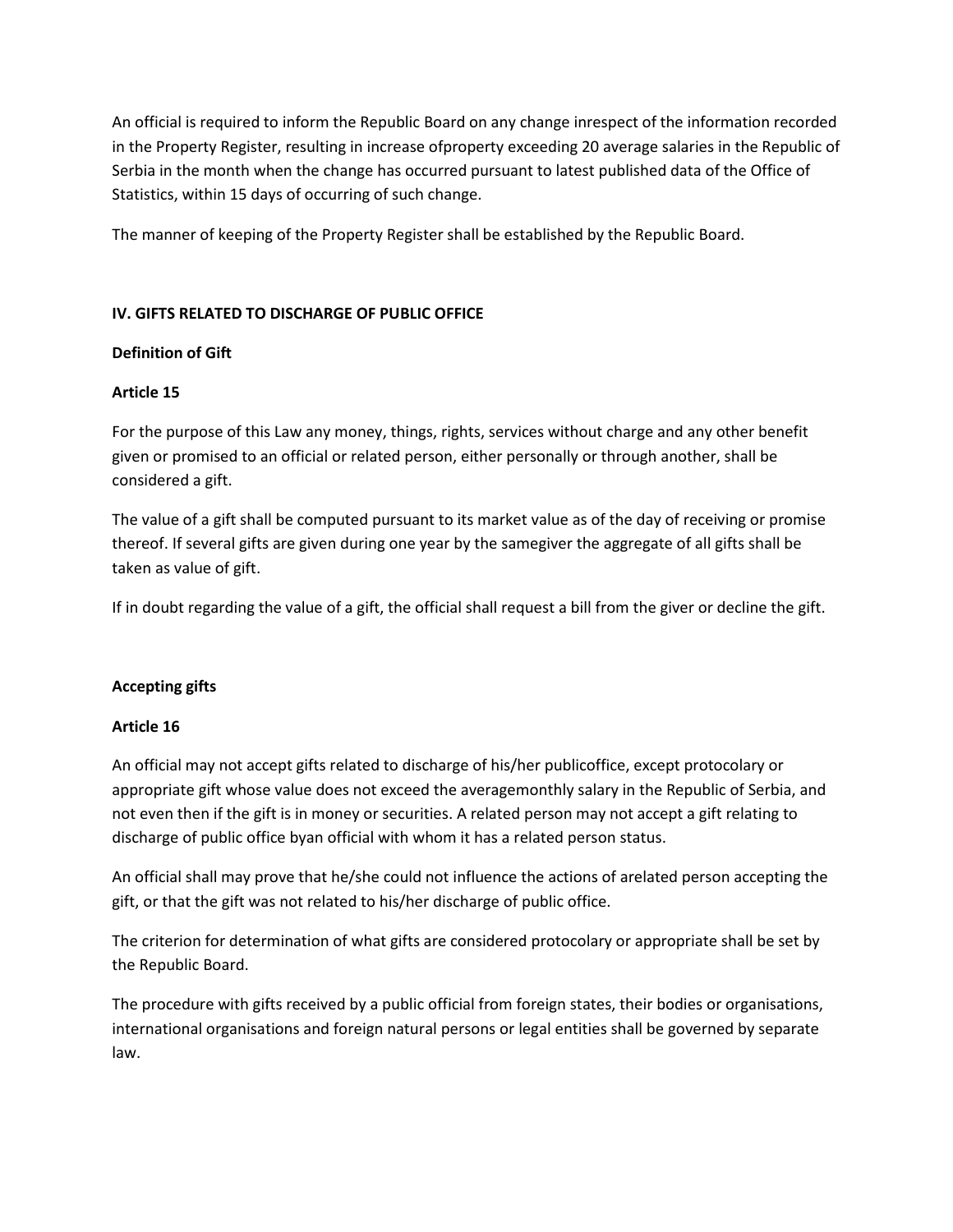### **Actions of an official on offer or promise of gift that cannot be**

#### **accepted**

### **Article 17**

An official who is offered or promised a gift that he/she is not allowed to accept is obliged to refuse the offer or promise of the gift, inform the giver that the gift, ifhe/she accepts the gift, shall become the property of the Republic of Serbia and without delay report the event in writing to the appointing or nominating body. An elected public official shall report to the Republic Board.

If the official was unable to decline or return the gift to giver, he/she is obliged to hand over the gift to the appointing or nominating body, and if elected to public office – to the Republic Board. Gifts handed over shall become the property of the Republic of Serbia as of the moment of handing over.

#### **V. THE REPUBLIC BOARD**

#### **Competencies of the Republic Board**

#### **Article 18**

The Republic Board shall issue instructions, forms and shall render opinions necessary for implementing this Law, maintain the Register of Property of the officials, decide whether and action or failure to act by an official constitutes a violationof this Law and, if so, shall pronounce measures and perform other tasks set out by law.

All competent bodies are required to imMEDIAtely deliver to the RepublicBoard, at its request, required facts and evidence.

#### **Composition of the Republic Board**

#### **Article 19**

The Republic Board shall have nine members. Three are chosen by judges of the Supreme Court of Serbia from the ranks of persons with law degree with notable expertise in criminal, civil, commercial and administrative law, and one member shall be chosen by the Bar Association of Serbia from among its members. Presidents of courts, judges, public prosecutors and deputy public prosecutors may not be members of the Republic Board.

The remaining five members are chosen by the National Assembly at the recommendation of the Serbian Academy of Science and Arts, from a list containing ten candidates.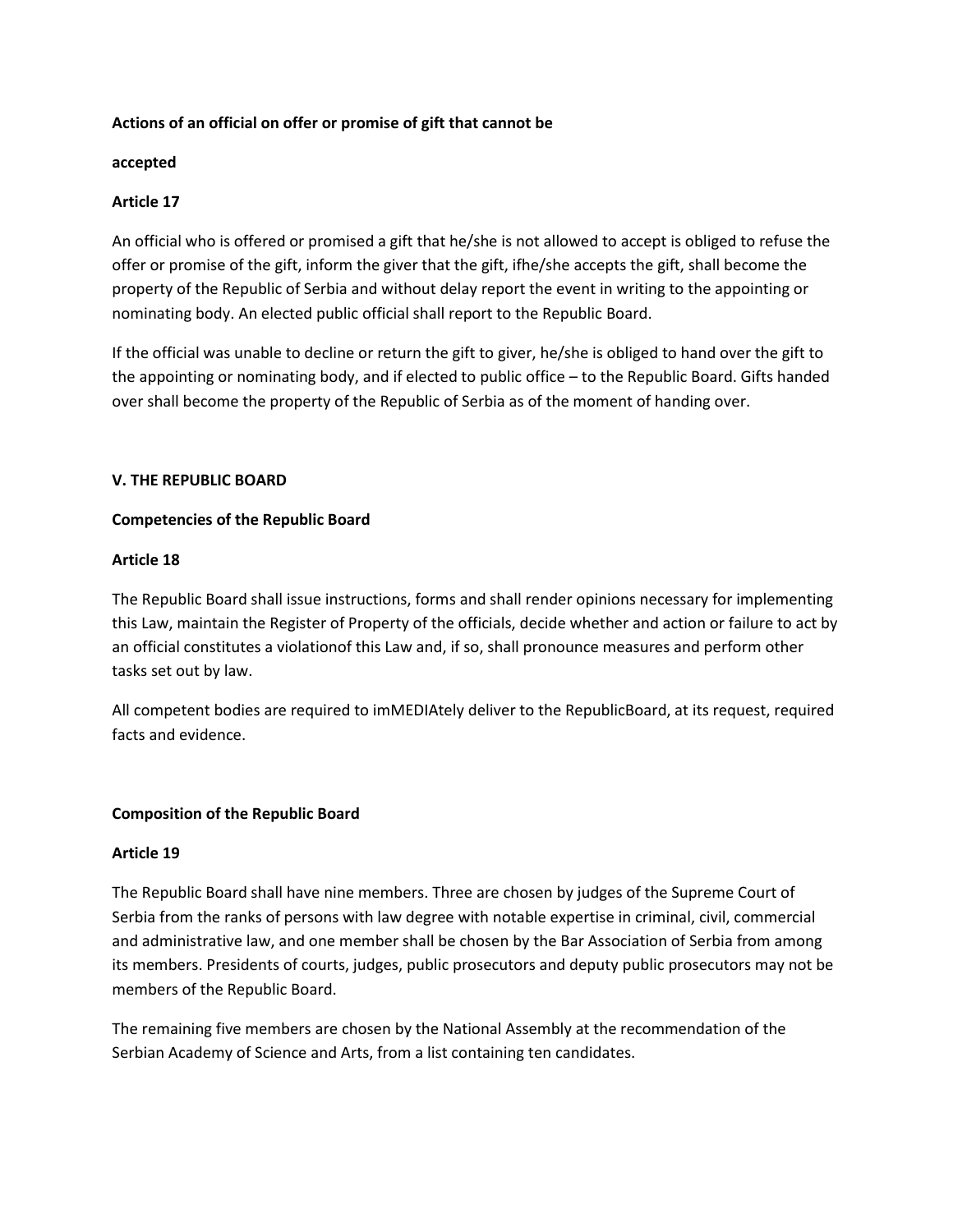The members of the Republic Board shall elect a chairman from their own ranks, for a period of one year.

# **Status of a member of the Republic Board**

# **Article 20**

A member of the Republic Board is elected for a term of five years and may not be re-elected.

A member of the Republic Board may not hold membership in a politicalparty and shall be subject to all bans and obligations set out by this Law for public officials.

A member of the Republic Board is entitled to monthly compensation amounting to monthly remuneration of a Member of Parliament permanently engaged in the National Assembly of the Republic of Serbia.

# **End of term of office in the Republic Board**

### **Article 21**

A member's term of office in the Republic Board shall end by expiry of the period of time for which he/she was elected, by resignation and by dismissal from the Republic Board.

A member of the Republic Board shall be dismissed if discharging the duties of a member of the Republic Board with negligence or bias, if joining a political party or is sentenced to a prison term or for a punishable offence making him/her unworthy of duty in the Republic Board or if the Republic Board determines that he/she has violated this Law.

The proceedings to determine whether grounds exist for dismissal of a member of the Republic Board are initiated by the Republic Board or body electing him/her to the Republic Board. The Republic Board conducts proceedings and takes the decision.

The Republic Board may suspend its member against whom proceedings to determine grounds for dismissal have been instituted.

# **The Republic Board Secretariat**

# **Article 22**

The Republic Board shall have a Secretariat for professional, administrative and tehnical services necessary for work of the Republic Board. The Secretariat shall be managed by a Secretary appointed and dismissed by the Republic Board.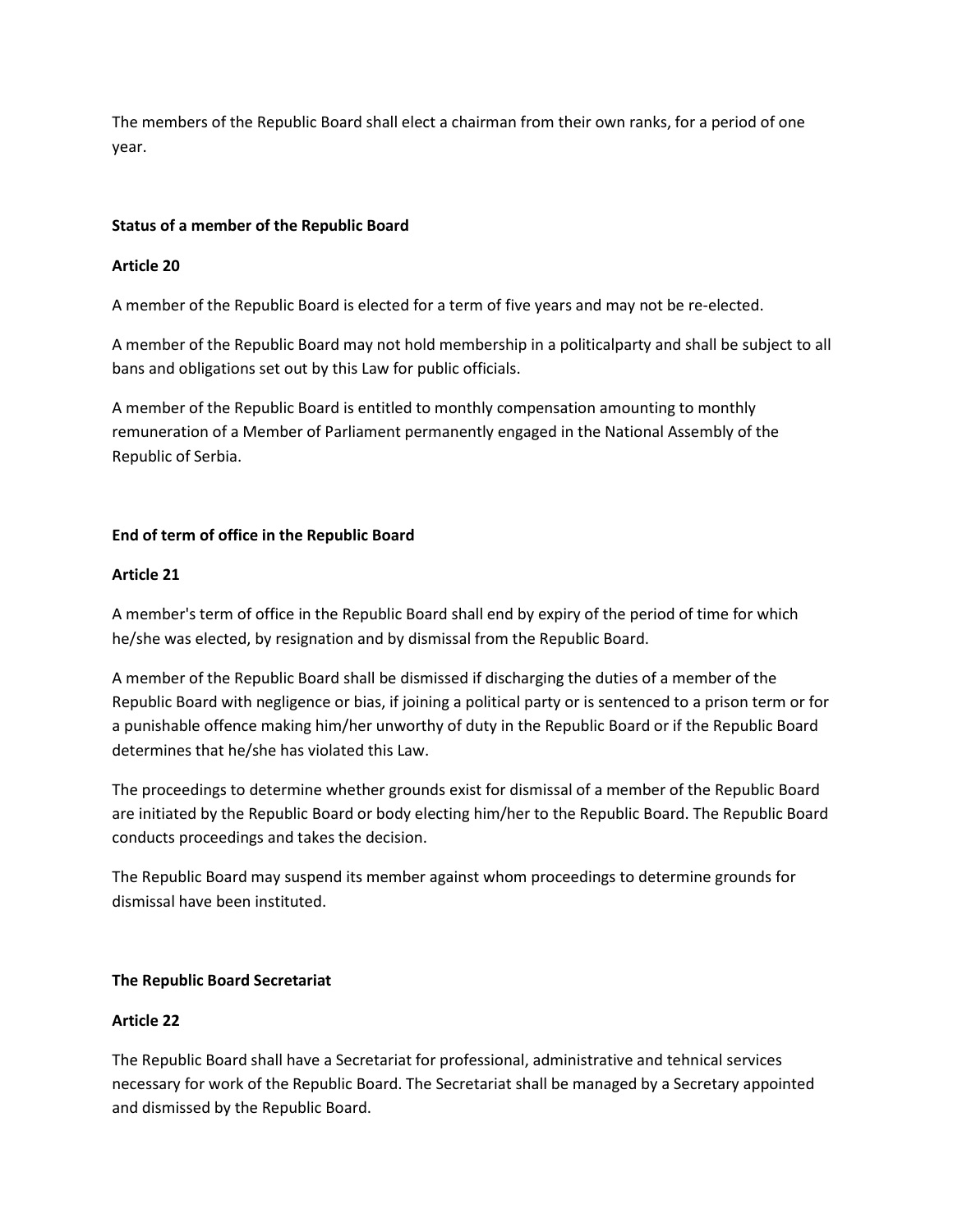Regulations governing employment in government bodies shall accordingly apply to the Secretary and members of the Secretariat. The Secretary and members of the Secretariat shall be subject to same bans and duties as public officials under this law.

The salary of the Secretary and staff in the Secretariat shall be set by the relevant committee of the National Assembly, at the recommendation of the Republic Board.

The organisation of the Secretariat shall be specified by Rules issued by the Republic Board, at the proposal of the Secretary of the Secretariat.

# **Taking of decisions by the Republic Board**

### **Article 23**

The Republic Board shall take decisions in session by majority vote of all members.

In proceedings whether a member of the Republic Board has violated this Law, such member and another member chosen by lot by the other members shall be exempted from the proceedings, deciding and voting and the decision shall be taken by majority vote of the members with voting right.

It shall be regarded that initiating proceedings for determination of violation of this law by a member of the Republic Board concurrently initiates proceedings for his/her dismissal.

### **Procedure to determine violation of this Law**

### **Article 24**

The procedure to determine possible violation of this Law is initiated by the Republic Board *ex officio* or at the request of the official or his/her direct superior. The Republic Board may also initiate proceedings on charges made by a legal entity or natural person.

The Republic Board notifies the official of commencing proceedings and is obliged to enable the official to give a statement regarding allegations against him/her.

The Republic Board independently determines facts and takes a decision, in proceedings where statutory provisions governing general administrative procedure are accordingly applied.

The decision of the Republic Board shall be explained and delivered to the official and the body appointing or nominating the official to public office.

### **Types of Measures**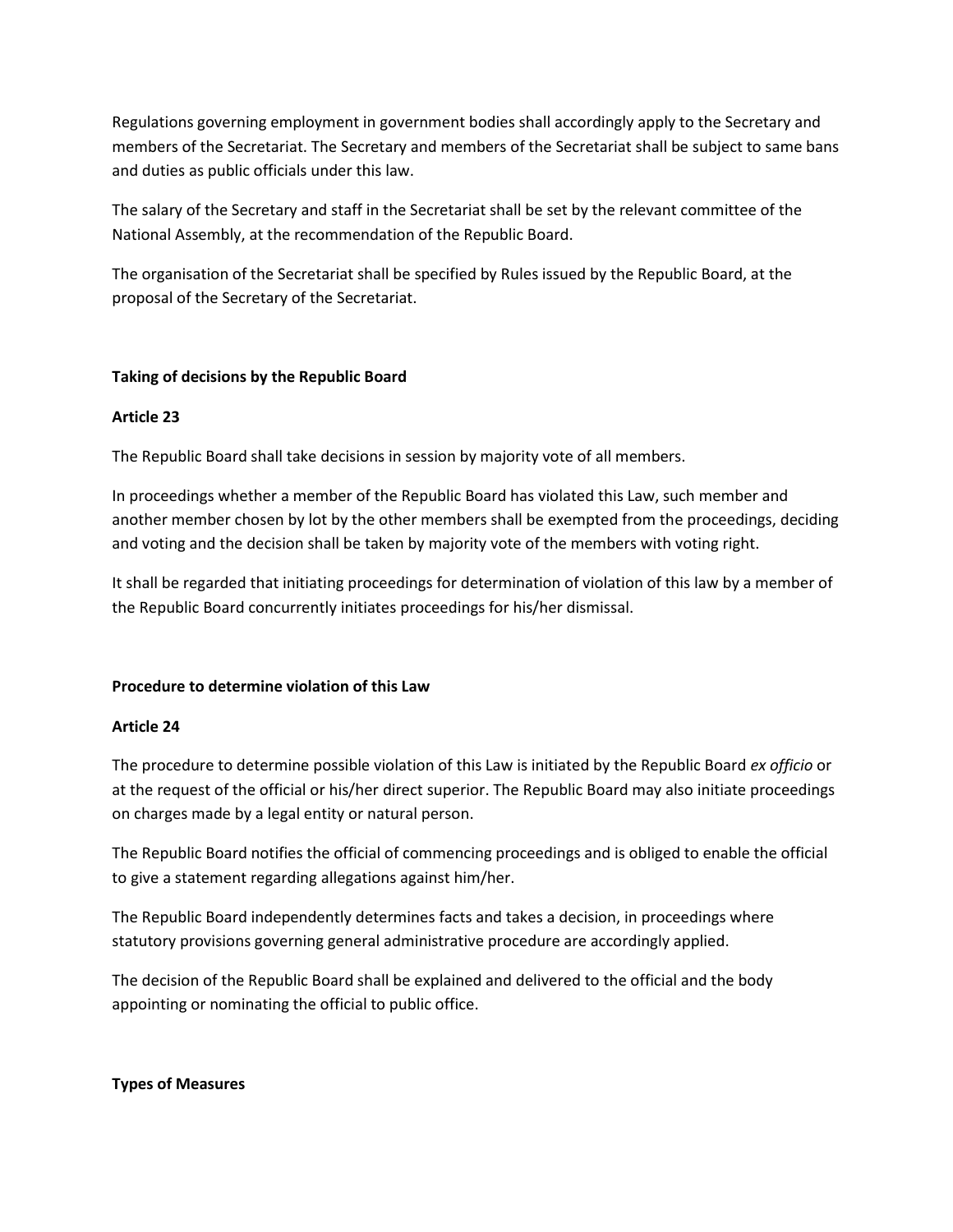### **Article 25**

A confidential caution not disclosed to the public or a measure of public announcement of recommendation for dismissal may be pronounced to an official appointed or nominated to public office.

A confidential caution not disclosed to the public or a measure of public announcement of the decision that this Law has been violated may be pronounced to an official elected to public office directly by public ballot, and to an official appointed to public office by an organ directly elected by citizen, instead of public announcement of decision that this Law has been violated, a measure of public announcement of recommendation to resign may be pronounced.

The decision pronouncing the measure of public announcement of the decision is effected by publishing the decision and a summary of the explanation in the "Official Gazette of the Republic of Serbia" and other public MEDIA.

Only the measure of public announcement of the decision that this Law has been violated may be pronounced to a public official who violates this Law after the end of the term in office may.

#### **The measure of confidential caution not disclosed to the public**

#### **Article 26**

The measure of confidential caution not disclosed to the public is pronounced to an official for violation of this Law that did not affect his/her discharge of public office.

The measure of confidential caution not disclosed to the public is pronounced also if an official fails to meet the requirements provided in this Law within set deadlines, and the decision shall set the manner and deadline for complying with this Law.

#### **The measure of public announcement of recommendation for**

#### **dismissal**

#### **Article 27**

If the official to whom a measure of confidential caution not disclosed to public is pronounced fails to comply with this Law within the time limit set in the decision, the measure of public announcement of recommendation for dismissal shall be pronounced to him/her.

The measure of public announcement of recommendation for dismissal is also pronounced if the official contrary to this Law exercises, legally or in practice, managing rights in commercial entities or discharges functions in public enterprises, institutions or companies or other legal entities with state capital share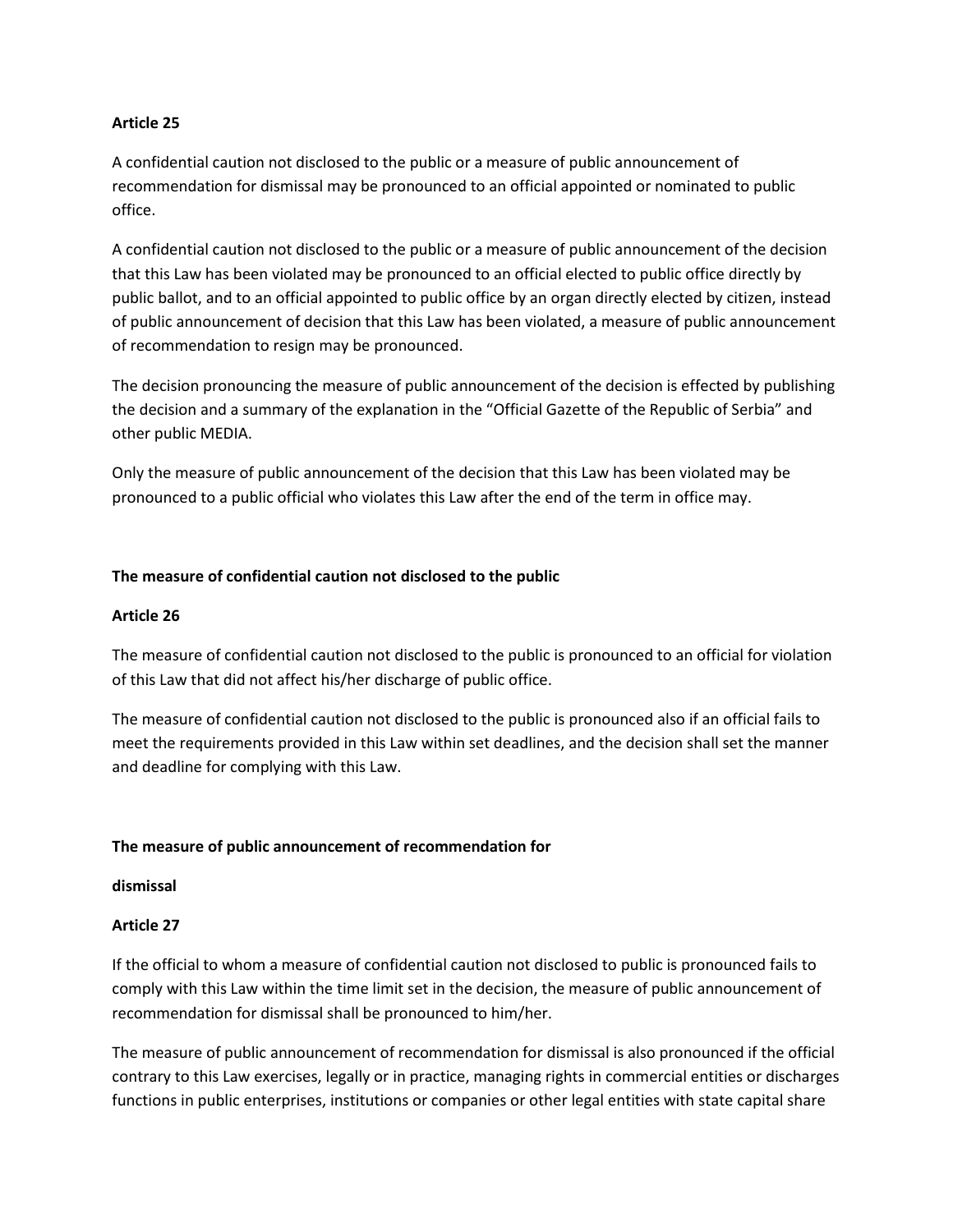or other business entities in manner not provided under this Law, if again violates this law after pronouncing of a confidential measure not disclosed to the public or by other violations of this Law influences the discharge of public office.

### **Measures pronounced only to officials elected to public office**

#### **Article 28**

When grounds exist for pronouncing of measure of public announcement of recommendation for dismissal, the measure of public announcement of recommendation to resign shall be pronounced to an official appointed to public office by an organ directly elected by citizens, and to an official directly elected to office by citizens – the measure of public announcement of the decision that there has been a violation of this Law.

### **Measures pronounced to member of the Republic Board, Secretary and staff of the**

#### **Secretariat**

#### **Article 29**

Only the measure dismissal from office may be pronounced to a member of the Republic Board and Secretary of the Secretariat. Dismissal of the Secretary entails termination of employment in the Secretariat.

Only the disciplinary measure of termination of emplyment may be pronounced to a staff member of the Secretariat.

The Republic Board is obliged to publish every decision, even those stating that there has been no infringement of this Law, relating to a member of the Republic Board, Secretary or staff member of the Secretariat, in its entirety in the "Official Gazette of the Republic of Serbia" and other public MEDIA.

#### **Mandatory Public Announcement**

### **Article 30**

The Republic Board is obliged to enable public inspection of information and DOCUMENTS on any pressure or improper influence an official is subjected to in discharge of public office and on his/her functions in public enterprises, institutions, companies and other legal entities with state capital share and other business entities.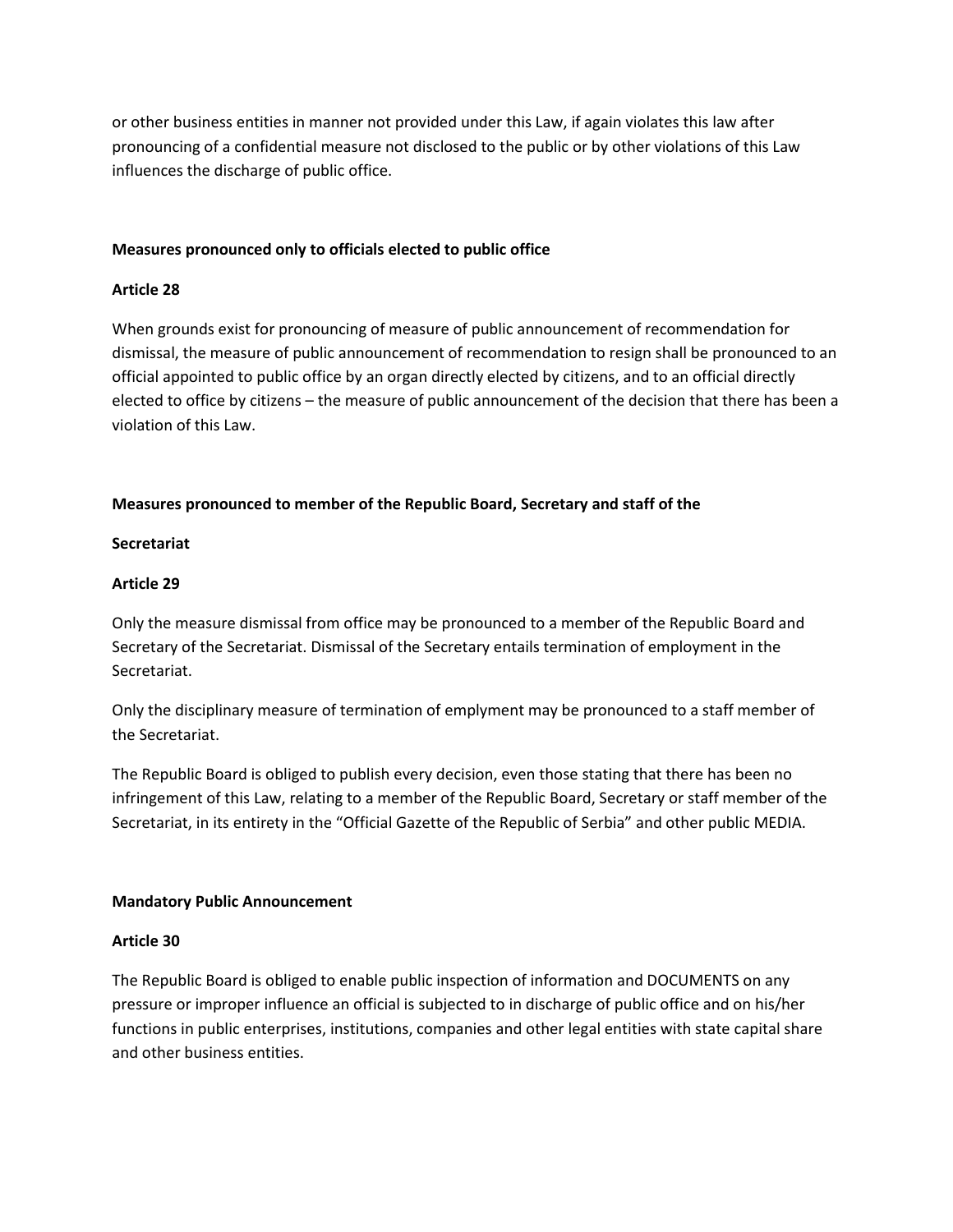The Republic Board shall monthly inform the public of irregularities it determines in the course of its work.

# **Report to the National Assembly**

# **Article 31**

The Republic Board shall submit an annual report of its work to the National Assembly by March 1 of the current year for the preceding year.

### **Ensuring data protection**

# **Article 32**

When informing the public the Republic Board is obliged to ensure protection of data regarding the person from potential abuse, and particularly information on the public official and his/her related persons in situations and conditions that do not represent a conflict of interest in terms of this Law, or when the decision of the Republic Board determines that these do not represent a violation of this Law.

Information not representing a violation of this Law may not be published in public MEDIA without consent of the relevant public official.

### **Use of data recorded in the Register**

### **Article 33**

The decisions of the Republic Board may not prejudice criminal and material liability of a public official.

Records on a public official maintained in accordance with this Law may be placed at the disposal and submitted to courts and other inspection authorities, with the proviso prohibiting use thereof for harassment of the public official or for publication as if the information has been determined by the court or an inspection authority.

### **VI. TRANSITIONAL AND FINAL PROVISIONS**

**1. Transitional Provisions** 

*Election of the Republic Boards*